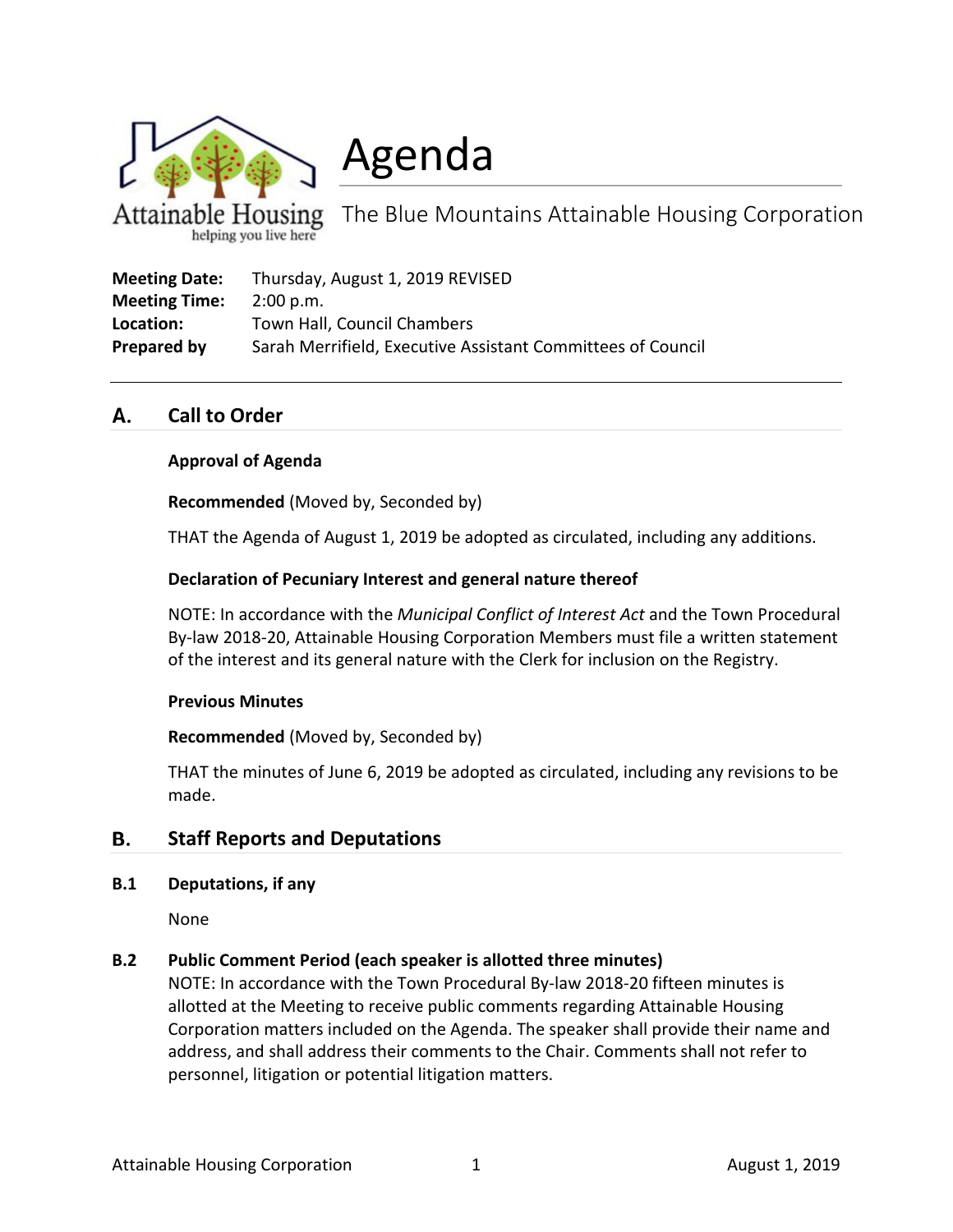## **B.3 Staff Reports, if any**

None

#### C. **Matters for Discussion**

### **C.1 Blue Mountains Attainable Housing Corporation Business Model**

NOTE: Draft Blue Mountains Attainable Housing Corporation Business Model included for reference.

**Recommended** (Moved by, Seconded by)

THAT The Blue Mountains Attainable Housing Corporation approves The Blue Mountains Attainable Housing Corporation Business Model dated June 2019.

## **C.2 Consideration of the adoption of the Town's Code of Conduct Policy for Attainable Housing Corporation Board of Directors**

NOTE: Town of The Blue Mountains POL.COR.07.07 Code of Conduct for Members of Council and Local Boards is included for information purposes.

**Recommended** (Moved by, Seconded by)

WHEREAS The Blue Mountains Attainable Housing Corporation is a separate, whollyowned Corporation of the Town of The Blue Mountains;

AND WHEREAS The Blue Mountains Attainable Housing Corporation acknowledges the *Municipal Act, 2001* and the Town's Procedural By-law do not apply to Corporation proceedings;

AND WHEREAS The Blue Mountains Attainable Housing Corporation Board of Directors, with the exception of the appointed Municipal Members, do not formally adhere to POL.COR.07.07 Code of Conduct for Members of Council and Local Boards;

AND WHEREAS The Blue Mountains Attainable Housing Corporation is amending its operating procedures to reflect the Town of The Blue Mountains Procedural By-law relating to the calling and conduct of meetings;

THEREFORE BE IT RESOLVED THAT The Blue Mountains Attainable Housing Corporation approves use of POL.COR.07.07 Code of Conduct for Members of Council and Local Boards, as amended from time-to-time, for Corporation purposes, and agrees that members of The Blue Mountains Attainable Housing Corporation, both Municipal Members, and non-Municipal Members, shall adhere to POL.COR.07.07 Code of Conduct for Members of Council and Local Boards, as amended from time-to-time.

**Or**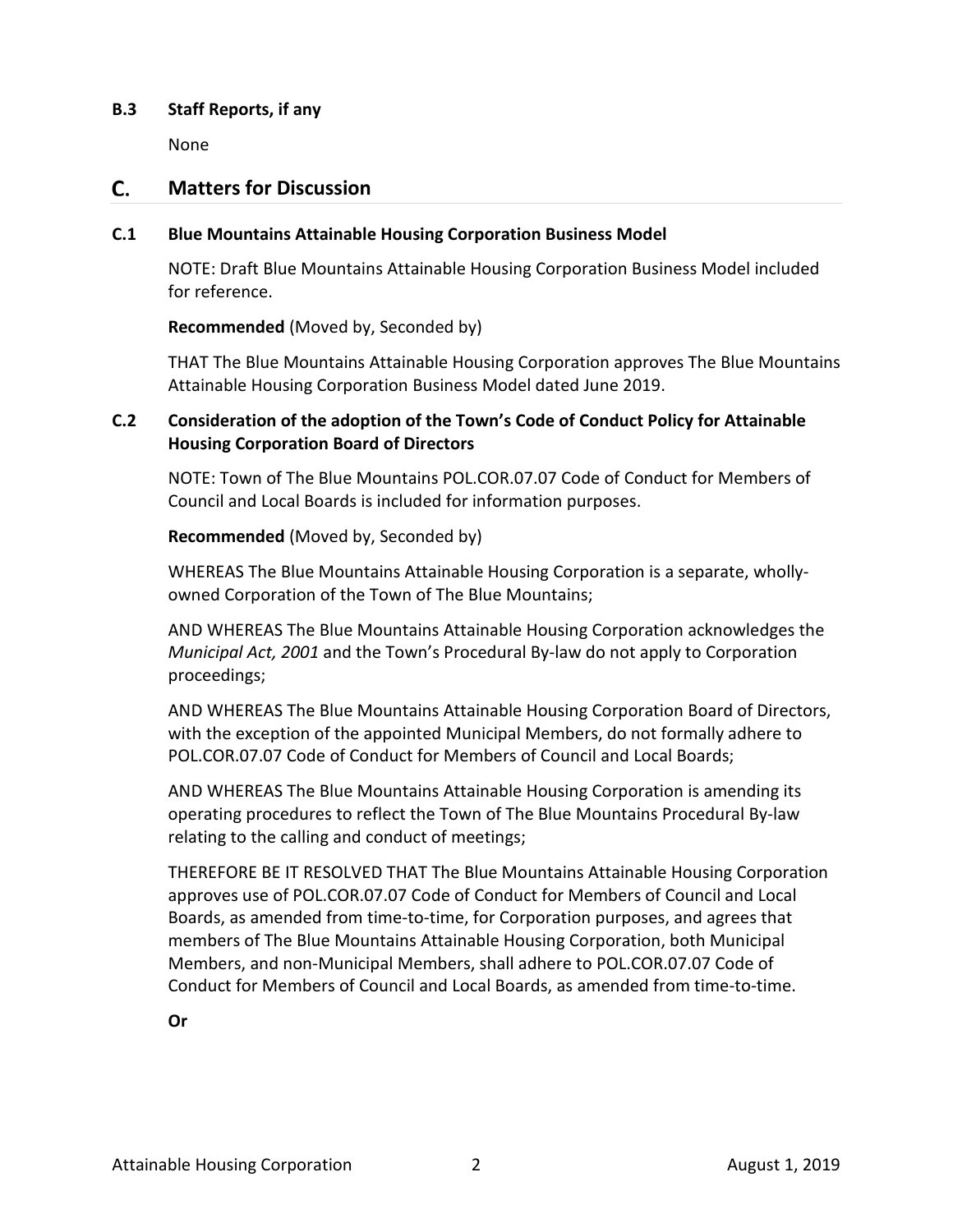**Recommended** (Moved by, Seconded by)

WHEREAS The Blue Mountains Attainable Housing Corporation is a separate, whollyowned Corporation of the Town of The Blue Mountains;

AND WHEREAS The Blue Mountains Attainable Housing Corporation acknowledges the *Municipal Act, 2001* and the Town's Procedural By-law do not apply to Corporation proceedings;

AND WHEREAS The Blue Mountains Attainable Housing Corporation Board of Directors, with the exception of the appointed Municipal Members, do not formally adhere to POL.COR.07.07 Code of Conduct for Members of Council and Local Boards;

AND WHEREAS The Blue Mountains Attainable Housing Corporation is amending its operating procedures to reflect the Town of The Blue Mountains Procedural By-law relating to the calling and conduct of meetings;

THEREFORE BE IT RESOLVED THAT The Blue Mountains Attainable Housing Corporation, with the exception of the appointed Municipal Members, shall be exempt from POL.COR.07.07 Code of Conduct for Members of Council and Local Boards, as amended from time-to-time;

AND THAT The Blue Mountains Attainable Housing Corporation initiate development of a Code of Conduct Policy for its Board of Directors which includes a Statutory Public Consultation process.

- **C.3 Request for Information 2019-61-P-AHC Update (verbal) Councillor Sampson**
- **C.4 Invoices for Payment: StrategyCorp and Metroland Media**
- **C.5 Next Steps: Application SSAP-2019-01 (verbal)**

#### D. **Correspondence, if any**

## **D.1 Rob Chambers, Department of National Defence Re: Notification of TC Energy Cooperation**

NOTE: At the July 15, 2019 Council Meeting, The Blue Mountains Council passed the following motion:

THAT Council of the Town of The Blue Mountains acknowledges receipt of the June, 2019 correspondence from National Defence providing notification of TC Energy Corporation Temporary Access to the Department of National Defence 4<sup>th</sup> Canadian Division Training Centre, Meaford;

AND THAT Council directs staff to forward the correspondence to The Blue Mountains Attainable Housing Corporation for their review and comment;

AND THAT Council direct the Chief Administrative Officer and the Mayor to continue discussions with TC Energy Corporation and to forward comments to the Department of National Defence by July 19, 2019, **CARRIED**.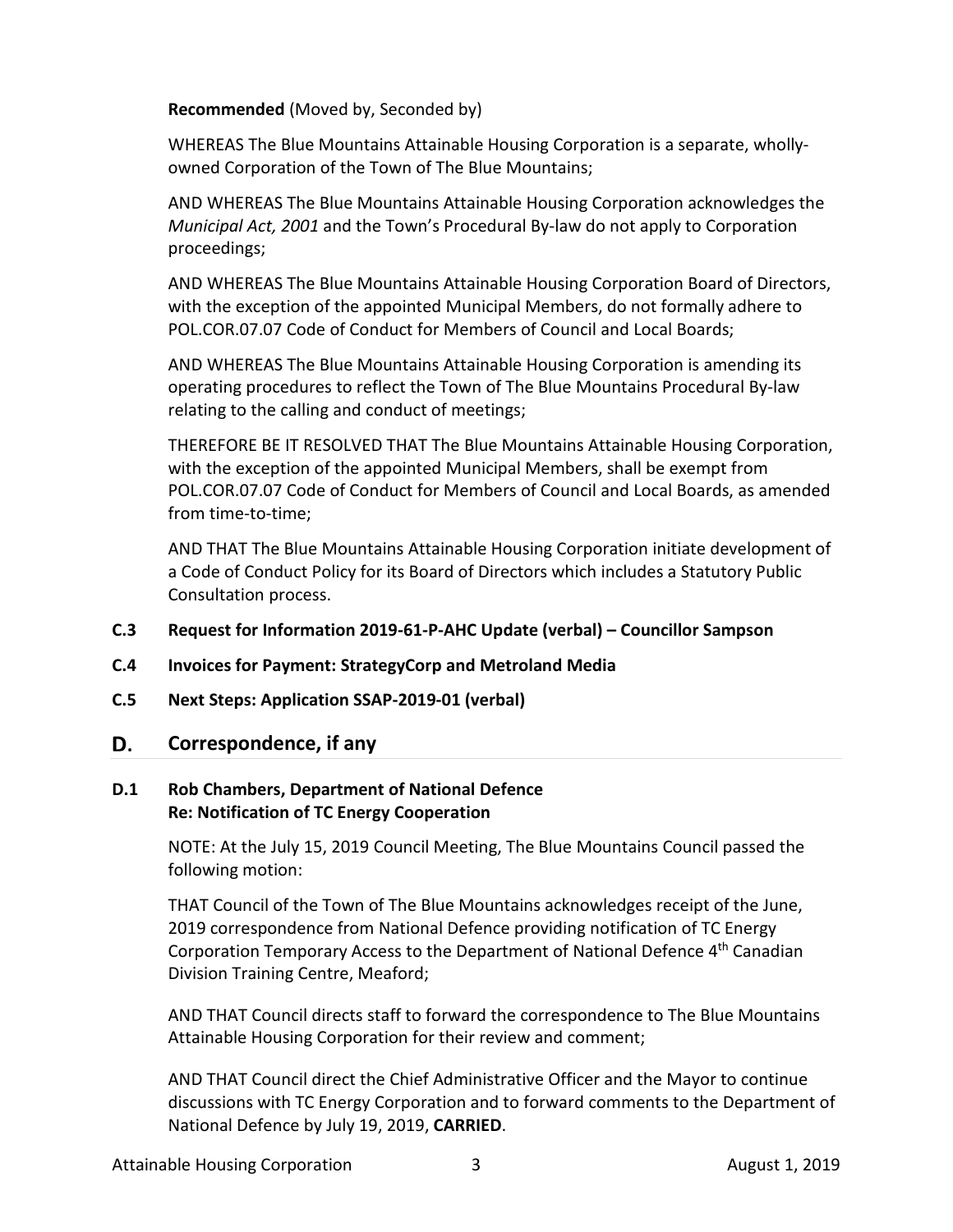### E. **Closed Session**

**Recommended** (Moved by, Seconded by)

THAT with regard to subsection 239 of the *Municipal Act, 2001,* this Attainable Housing Corporation Board of Directors does now move into closed session in order to address matters pertaining to:

- i) personal matters about an identifiable individual, including municipal or local board employees and with regard to review of the application for appointment to The Blue Mountains Attainable Housing Corporation Board of Directors;
- ii) a trade secret or scientific, technical, commercial, financial or labour relations information, supplied in confidence to the municipality or local board, which, if disclosed, could reasonably be expected to prejudice significantly the competitive position or interfere significantly with the contractual or other negotiations of a person, group of persons, or organization and with regard to the draft Blue Mountains Attainable Housing Corporation, "Request for Information" document.

The Attainable Housing Corporation Board of Directors moved into closed session at (time) p.m.

The Attainable Housing Corporation Board of Directors moved into public session at (time) p.m.

### F. **Public Meeting 4:00 p.m**

Under the authority of the *Municipal Act, 2001* and in accordance with Ontario's *Municipal Freedom of Information and Protection of Privacy Act* (MFIPPA), The Corporation of the Town of The Blue Mountains and The Blue Mountains Attainable Housing Corporation wishes to inform the public that all information including opinions, presentations, reports and documentation provided for or at a Public Meeting, Public Consultation, or other Public Process are considered part of the public record. This information may be posted on the Town's website, The Blue Mountains Attainable Housing Corporation's website, and/or made available to the public upon request.

- **F.1 Statutory Public Meetings**
- **F.1.1 Public Meeting: Blue Mountains Attainable Housing Corporation Re: DRAFT Purchasing Policy**
- G. **New and Unfinished Business**
- **F.1 Additions to the Agenda**
- **F.2 Items Identified for Discussion at the Next Meeting**